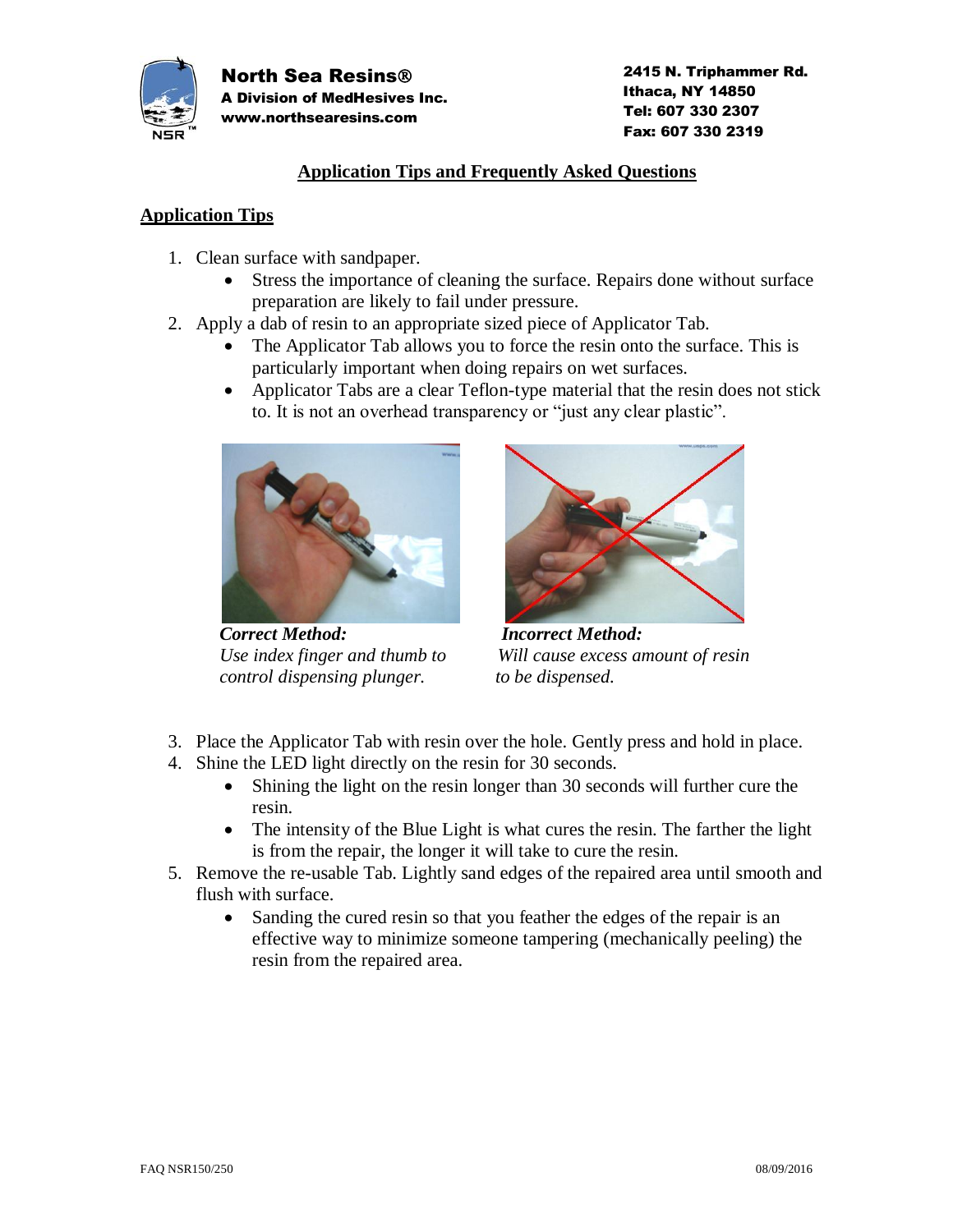

## **Tips for Underwater Repair:**

- 1. Apply a liberal amount of resin on the Applicator Tab. Resin should be in a mound.
- 2. When applying the Tab with resin onto the pipe, roll the Tab onto the surface. Do not push straight down.
	- This motion will allow the resin to flow across the bond line, pushing the water away and leaving resin in place of the water.
	- Physically hold the Tab in place during the Blue Light cure process.

## **For Larger Repairs:**

1. Cure the resin in a specific area by holding the light in place as close as possible to the surface. Leave the light in this position for 30 seconds, then move to the adjacent area and repeat. Perform these sequential curing steps until the total area is complete.

# **Technology Background:**

The technology was developed based on Department of Defense funded research related to rapid underwater attachment. The research goal was to identify technology that would allow divers to apply hangers for attaching things underwater to various objects – fast. We have modified the chemistry and developed accessories that make this research valuable and relevant to the industrial market. It is a tool for the harsh, time critical applications that are typically faced out in the field.

## **Frequently Asked Questions:**

#### **1. Is this what my dentist uses?**

NSR resins utilize a similar chemistry/technology. The dental industry has been using light activated materials for years as a way to set crowns in people's mouth (a wet environment where rapid, cure-on-command function is important). North Sea Resins products are **not** intended for dental or health related uses. **North Sea Resins products are for industrial uses and are not approved for medical/dental applications**. See Question #13 regarding NSR as an approved product for Drinking Water lines.

## **2. Is this UV light?**

No, this is Blue light in the visible spectrum. There is no need for protective eyewear or any concern about adverse skin effects typically associated with UV light sources.

## **3. How do I open the syringe?**

Twist the cap on and off. Do not cut the tip.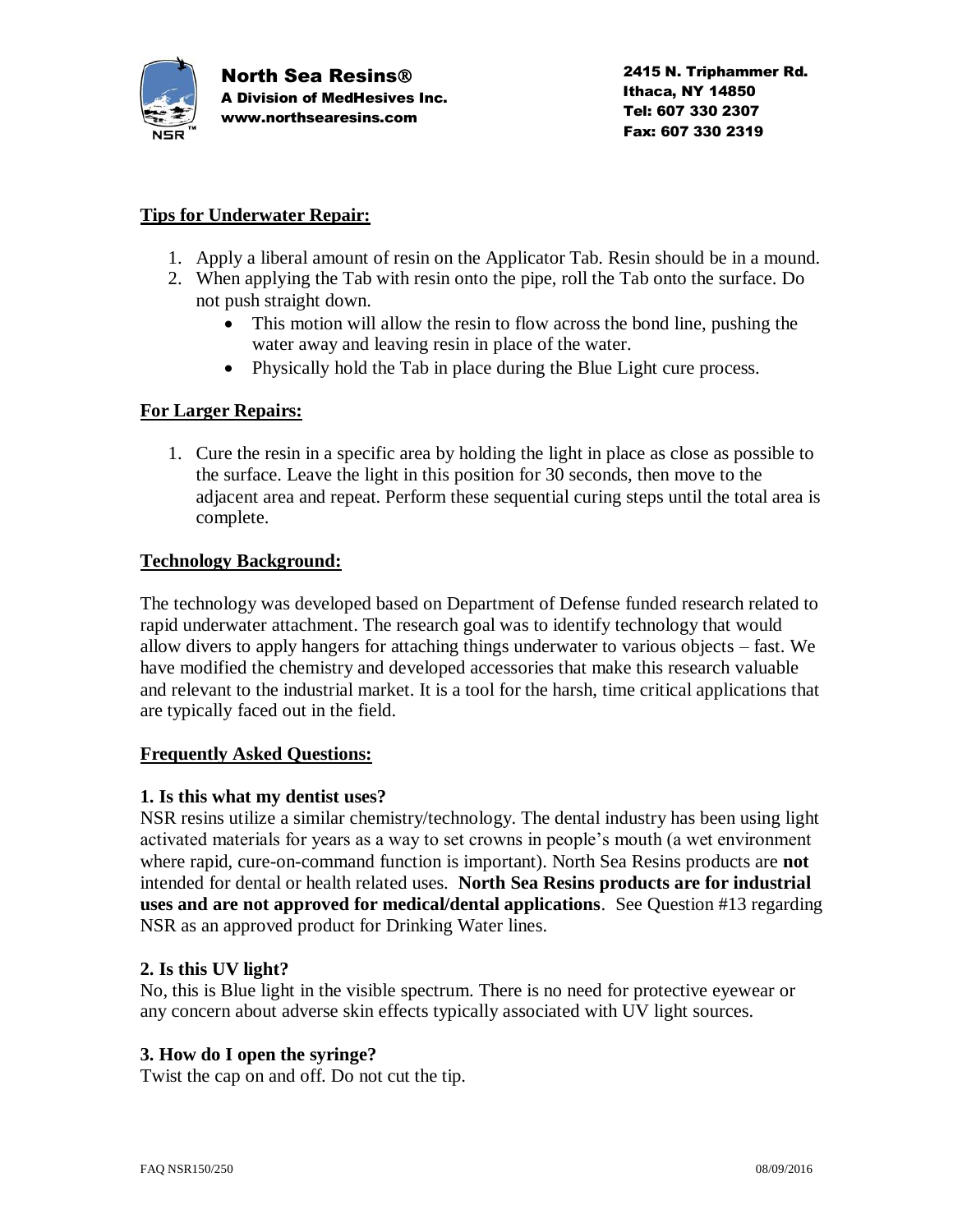

North Sea Resins A Division of MedHesives Inc. www.northsearesins.com

 2415 N. Triphammer Rd. Ithaca, NY 14850 Tel: 607 330 2307 Fax: 607 330 2319

#### **4. Once I open the syringe, do I have to use all the resin?**

The Luer-lock tip allows for multiple uses of the resin.

## **5. What if the tip becomes clogged?**

If the syringe is left out in bright sunlight, or in room light for an extended period of time with the cap off, the tip may become closed. Scrap the cured resin off the tip, and the resin is fine to use. Use a drill to clean out the tip if the resin cures to a depth you cannot scrape off.

### **6. Do I have to use the Applicator Tab?**

Applicator Tabs are not an essential step, although on flat surfaces, they make the repair cleaner and stronger. For joints, elbows and irregular surfaces, the tab may not be effective. If the tab does not lie flat along the surface it may not be a benefit to use. Cutting smaller, thinner tabs can increase their effectiveness on joints, threads, and seams.

#### **7. When I do not use the Applicator Tab the resin does not cure all the way.**

Without the Tab, the cured resin will have a slightly tacky/greasy residue. The resin is cured and will withstand pressure. It is recommended that you wipe the surface with a cloth so the surface feels dry. Use of applicator tabs eliminates the tacky/greasy layer on the surface.

### **8. Do I need the Light?**

Yes. The Blue Light provides the proper wavelength of light with enough intensity to cure the resin in 30 seconds. Direct sunlight will also cure the resin.

#### **9. Can I use a regular flashlight?**

A Wal-Mart grade low-end flashlight is not effective for curing the resin. Blue light is what cures the resin. A high-end very bright white LED flashlight will cure the resin but not as fast as the Blue Light in the kit. The white LED flashlight can serve as a back up light source. A red light will never cure the resin.

#### **10. Will it work with Stainless or Galvanized?**

NSR250 resin bonds well to metals, including stainless, galvanized, and aluminum. NSR150 is formulated for use on non-metals.

#### **11. How long will the repairs last?**

Currently the kit is a tool for temporary repairs that allow large disruptive jobs to be scheduled. Having said this, temporary is a very relative term. For drain lines or vent lines, the repairs will last years. For repairs that are under high pressure or carrying oils, gases, refrigerants, these are more temporary (on the order of days, weeks, or months depending on the situation).

#### **12. What temperature range can cured resin withstand?**

Cured resin can resist temperature extremes from  $-40^{\circ}$ F to 300 $^{\circ}$ F.